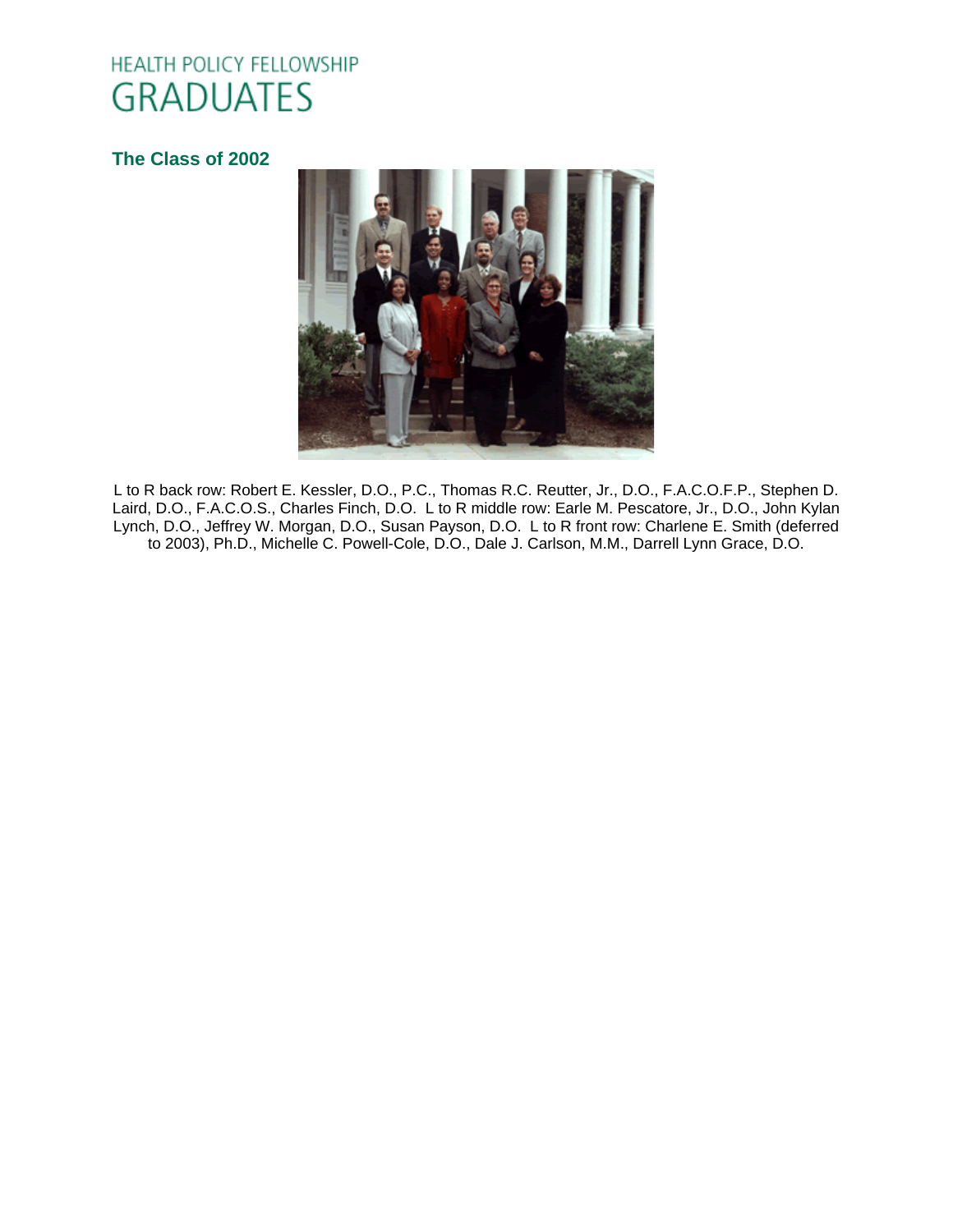# **Dale J. Carlson, M.M. Laingsburg, Michigan**



Dale Carlson received her Bachelor of Science Degree from Ferris State University in Business Administration and completed her Master of Management Degree at Aquinas College. Ms. Carlson recently completed the American Osteopathic Heritage Health Policy Fellowship.

Nationally, Ms. Carlson is a member of the American Osteopathic Directors of Medical Educators, and American Hospital Medical Educators. Locally she serves as President-Elect of the Michigan Association of Osteopathic Directors of Medical Education, and chairs the By-laws Committee, is on the Membership Committee, Curriculum Development Committee, and Evaluation Committee for the Michigan State College of Osteopathic Medicine (MSUCOM) Statewide Campus System. At Ingham Regional Medical Center, Ms. Carlson heads the Legislative Advocacy Committee and is also a member of the Director's Team, Strategic Leadership Committee, Medical Education Committee, Osteopathic Program Director Team, Osteopathic Internal Medicine Advisory Committee, and, Emergency Medicine Residency Affiliation Team. Ms. Carlson has a Clinical Faculty Appointment from the dean of MSUCOM.

Ms. Carlson is currently employed at Ingham Regional Medical Center in Lansing, Michigan as the Administrative Director of Medical Education and is responsible for overseeing daily operations of the department. She began her career in medicine upon graduating from nursing school at Oakland Community College. She has nursed many years and also has experience working in the pharmaceutical industry where she trained sales representatives, developed research projects and managed staff. Ms. Carlson has published articles and presented information and posters related to current issues in Medical Education.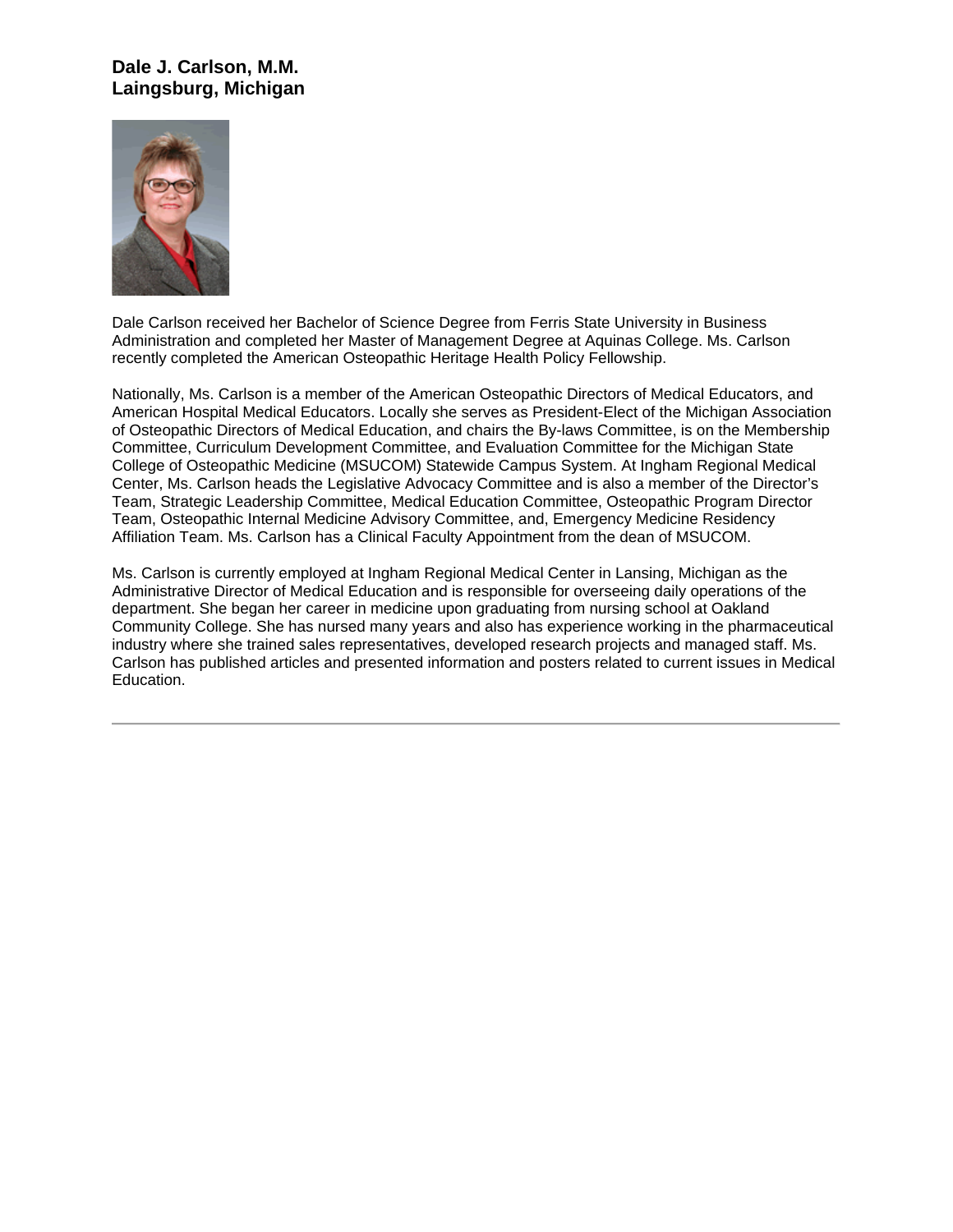# **Charles Finch , D.O. Scottsdale, Arizona**



Dr. Charles Finch received his D.O. degree from Des Moines University College of Osteopathic Medicine and Surgery in 1994. He completed his transitional internship, as well as his residency in Emergency Medicine, at Maricopa Medical Center. Dr. Finch is board-certified in Emergency Medicine and currently practices as an Emergency Physician in Scottsdale, Arizona. Dr. Finch also practices as an Attending Physician in the Pediatric Emergency Department at Maricopa Medical Center. He has been appointed as an Adjunct Assistant Clinical Professor of Emergency Medicine at the Arizona College of Osteopathic Medicine. Dr. Finch is currently the Medical Director for Emergency Medical Services, as well as the Director of Continuing Medical Education at Scottsdale Healthcare at Shea.

Dr. Finch serves on the Board of Trustees for the Arizona Osteopathic Medical Association, where he chairs the New Physicians in Practice organization. He also serves on the Board of Directors for the American Lung Association of Arizona, Des Moines University Osteopathic Medical Center National Alumni Association Board of Directors, as well as a committee member for EMS Services for the Arizona Department of Health Services.

In addition to his academic, administrative, and clinical duties, Dr. Finch is the Camp Director of Camp Paz. This is a bereavement camp for children between the ages of 6-18 who have experienced the death of a loved one.

The Arizona Osteopathic Medical Association sponsors Dr. Finch.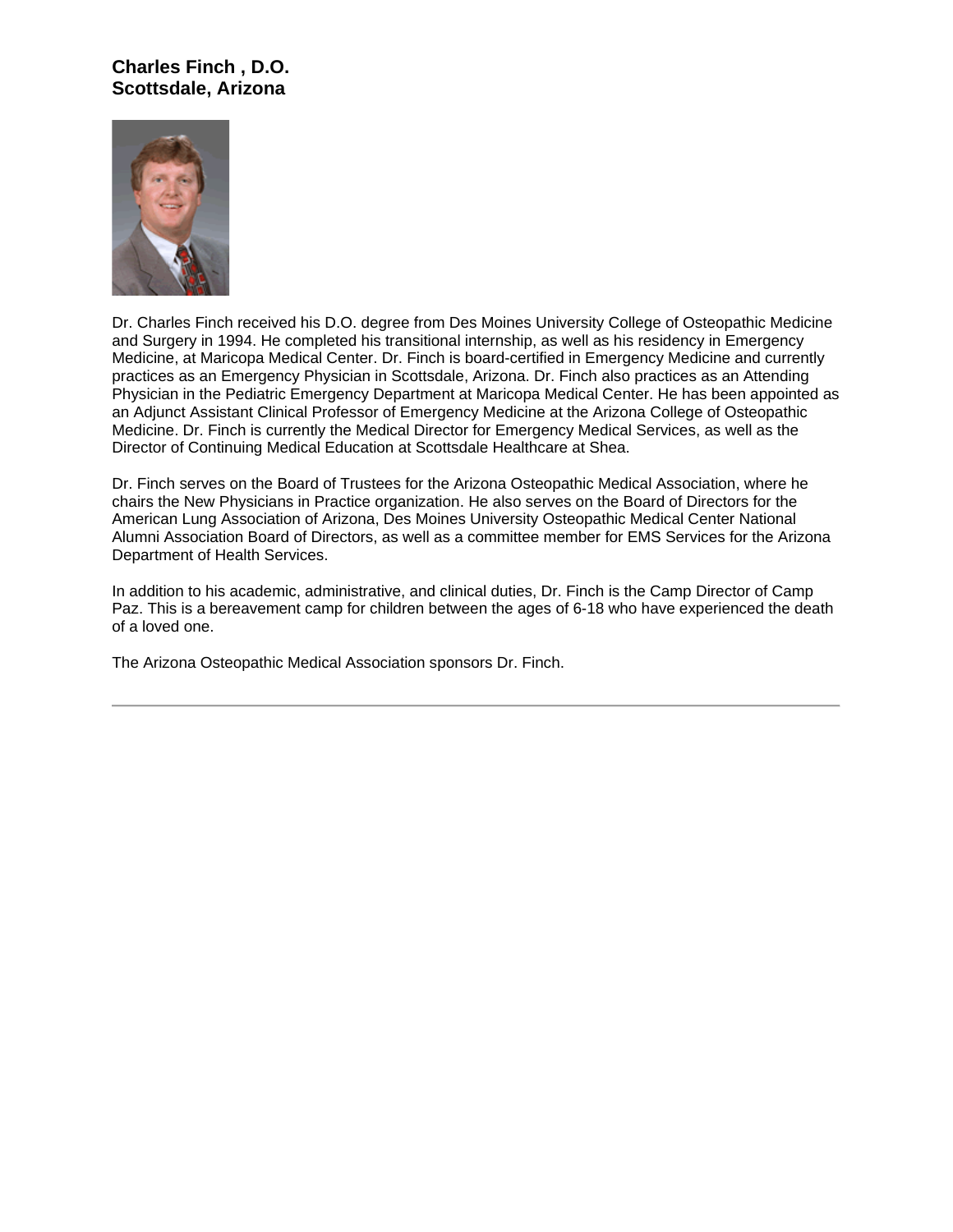## **Darrell Lynn Grace, D.O. Youngstown, Ohio**



Dr. Grace received her D.O. degree from Michigan State University College of Osteopathic Medicine in 1992. She graduated from Youngstown State University in 1975 with an A.A.S. in Nursing, and a B.S.A.S. in Health Sciences in 1987. She completed her internship at Cuyahoga Falls General Hospital, in Cuyahoga Falls, Ohio in 1993. She completed two years of her internal medicine residency at St. Elizabeth Hospital in Youngstown, Ohio, from 1993-1995, and one year of internal medicine at the State University of New York at Buffalo from 1995-1996.

She was the recipient of the Richard L. Alper award for community service at Michigan State University's College of Osteopathic Medicine.

In May of 2000, she was presented an award for community service during National Minority Health month and was presented with a proclamation and a key to the city of Youngstown, Ohio from Mayor George McKelvey for community service. She has been a nominee for the Athena award. The Phi Beta Lambda Sorority named her Business Woman of the Year. She helped establish Grace Place Medical Services, in association with the Greater Youngstown Coalition of Christians, a clinic for the underserved, uninsured and the underinsured.

Dr. Grace is a member of the American Osteopathic Association, Vice President of the National Osteopathic Medical Association, and a member of Pilgrim Baptist Church. She is a physician in private practice in association with Forum Health's Northside Hospital, Assistant Medical Director at Grace Place Medical Services, Medical Director at Windsor Nursing Home, and a Clinical Assistant Professor At Ohio University College of Osteopathic Medicine. She is married to Charles Grace, and she is the daughter of Robinette Burnett and Alonzo (Teddy) Jackson. Her sponsor for the fellowship is the Center of Excellence, and the Ohio University College of Osteopathic Medicine.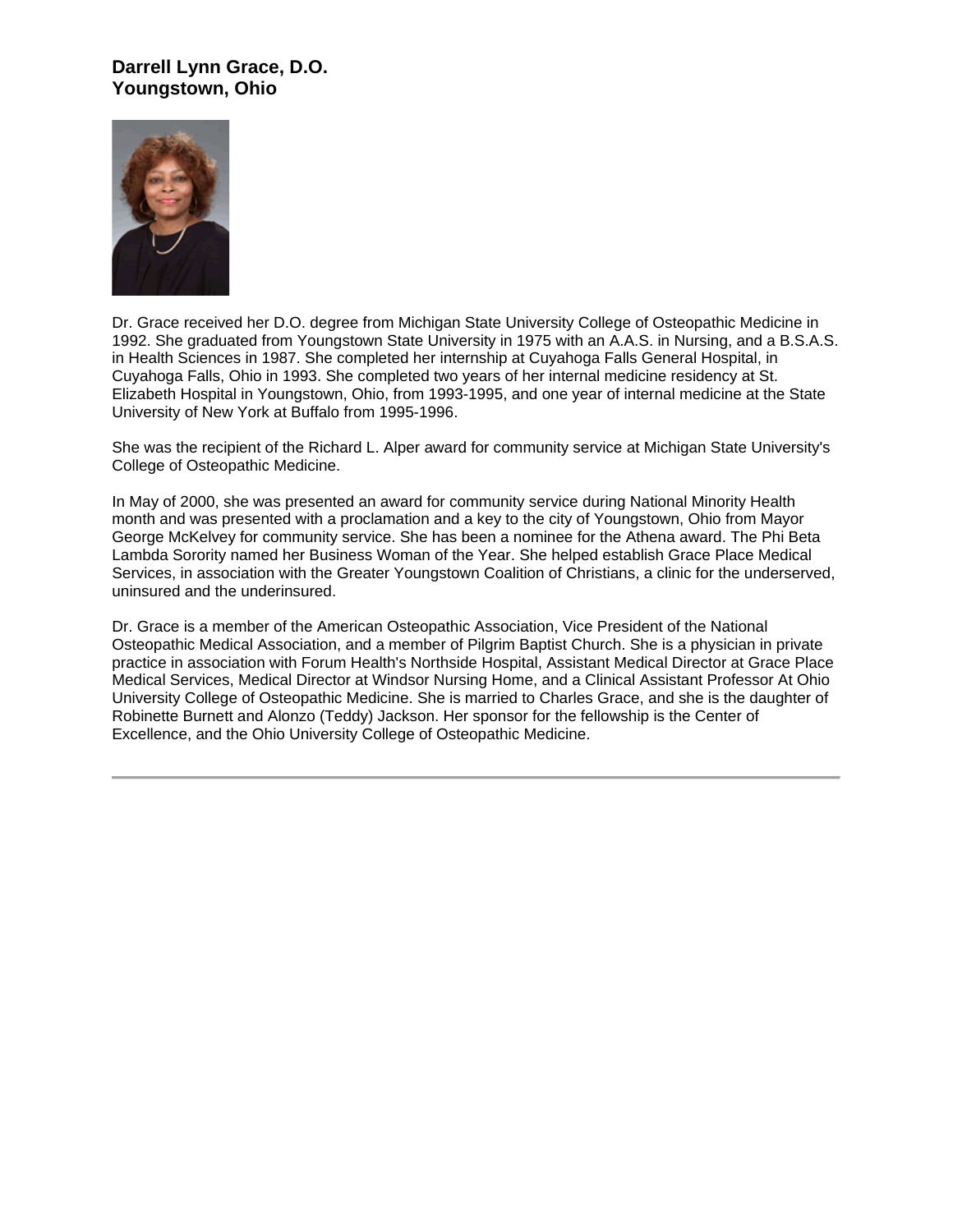## **Robert E. Kessler, D.O., P.C. Boulder City, Nevada**



Dr. Robert Kessler received his D.O. degree from the Kirksville College of Osteopathic Medicine in 1977. He did a rotating internship at the Grand Rapids Osteopathic Hospital. He is board certified in family practice, osteopathic manipulative medicine, and pain management.

He has served his profession in many capacities, including as President of the Nevada Osteopathic Medical society, Trustee of the Nevada Osteopathic Medical Society, And as a member of its educational and political action committees. He also represents N.O.M.A. as its representative on the Medicare Carrier Advisory Committee, and serves on the pre-professional committee of U.N.L.V. He is a past chief of staff of the Boulder City Hospital.

Dr. Kessler has been in private practice in Boulder City, Nevada since 1978. He specializes in family practice and osteopathic manipulative medicine.

The Nevada Osteopathic Medical Association sponsors Dr. Kessler.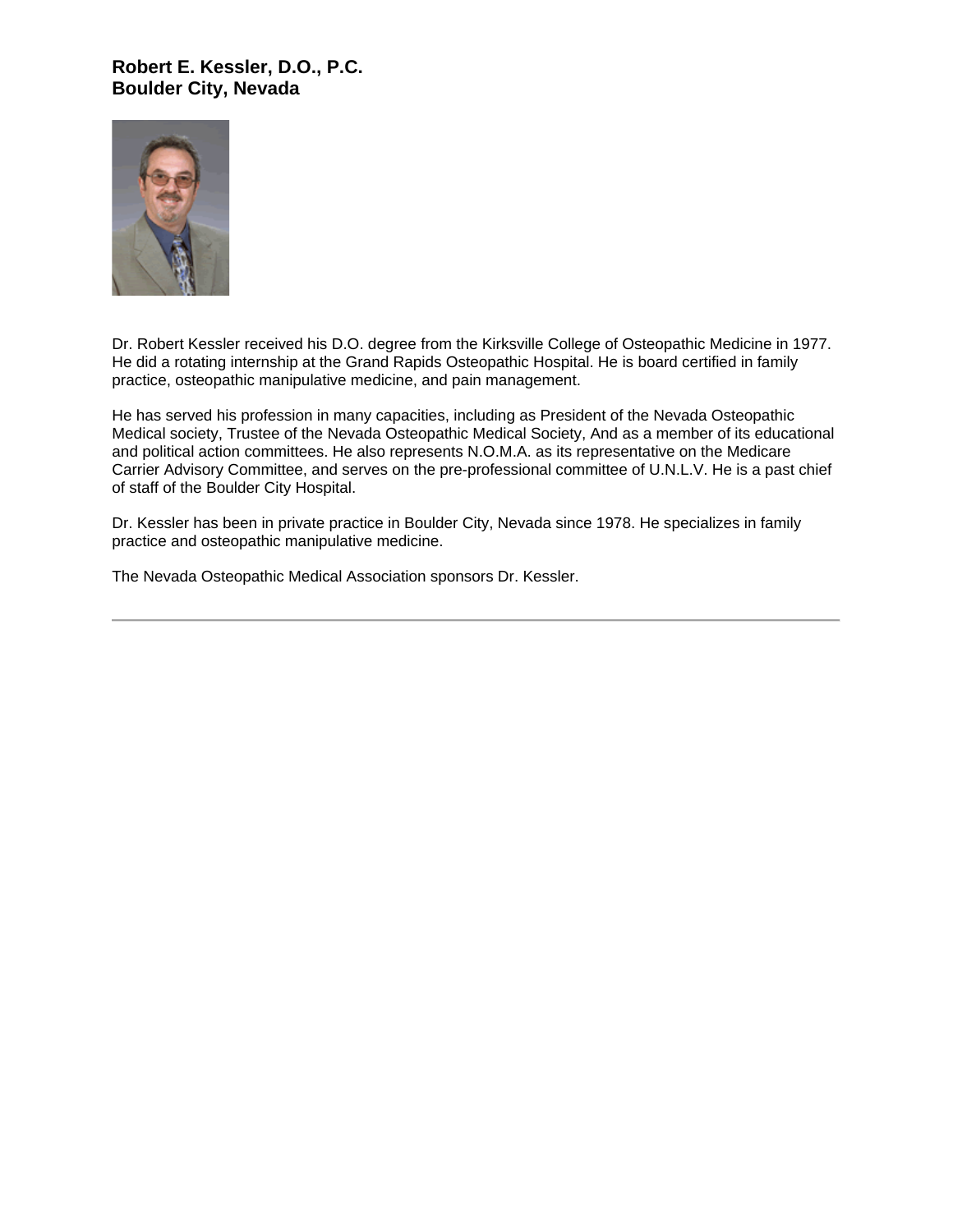## **Stephen D. Laird, D.O., F.A.C.O.S. Kirksville, Missouri**



Dr. Laird received his D.O. Degree from the Texas College of Osteopathic Medicine, Ft. Worth Texas. He recently received his Masters of Health Professions from Midwestern University, Glendale Arizona. He completed a general rotation internship at Ft. Worth Osteopathic Hospital and his general surgery residency at Grandview Hospital, Dayton Ohio. He is board certified in General Surgery by the American Osteopathic Board of Surgery.

He has served as a member of the Board of Trustees as well as chairman of the Membership/Credentials committee for the Arizona Osteopathic Medical Association. He has also served as Vice Chief of Staff of Community Hospital Medical Center, Phoenix Arizona and Chairman of the Department of Surgery at Phoenix General Hospital, Phoenix Arizona. In 1996 the American College of Osteopathic Surgeons presented him the award of Fellow.

Dr. Laird was in practice with Arizona General Surgeons Ltd. from 1983 until 1986 after which he continued in Solo Practice in Phoenix Arizona. During his surgery practice he has served as Affiliate Professor of the Arizona College of Osteopathic Medicine, College of Osteopathic Medicine of the Pacific, and the Kirksville College of Osteopathic Medicine. In February 2001 he assumed the position of Associate Professor, Chairman Department of General Surgery, Kirksville College of Osteopathic Medicine, Kirksville Missouri.

The Kirksville College of Osteopathic Medicine sponsors Dr. Laird's participation in the Fellowship.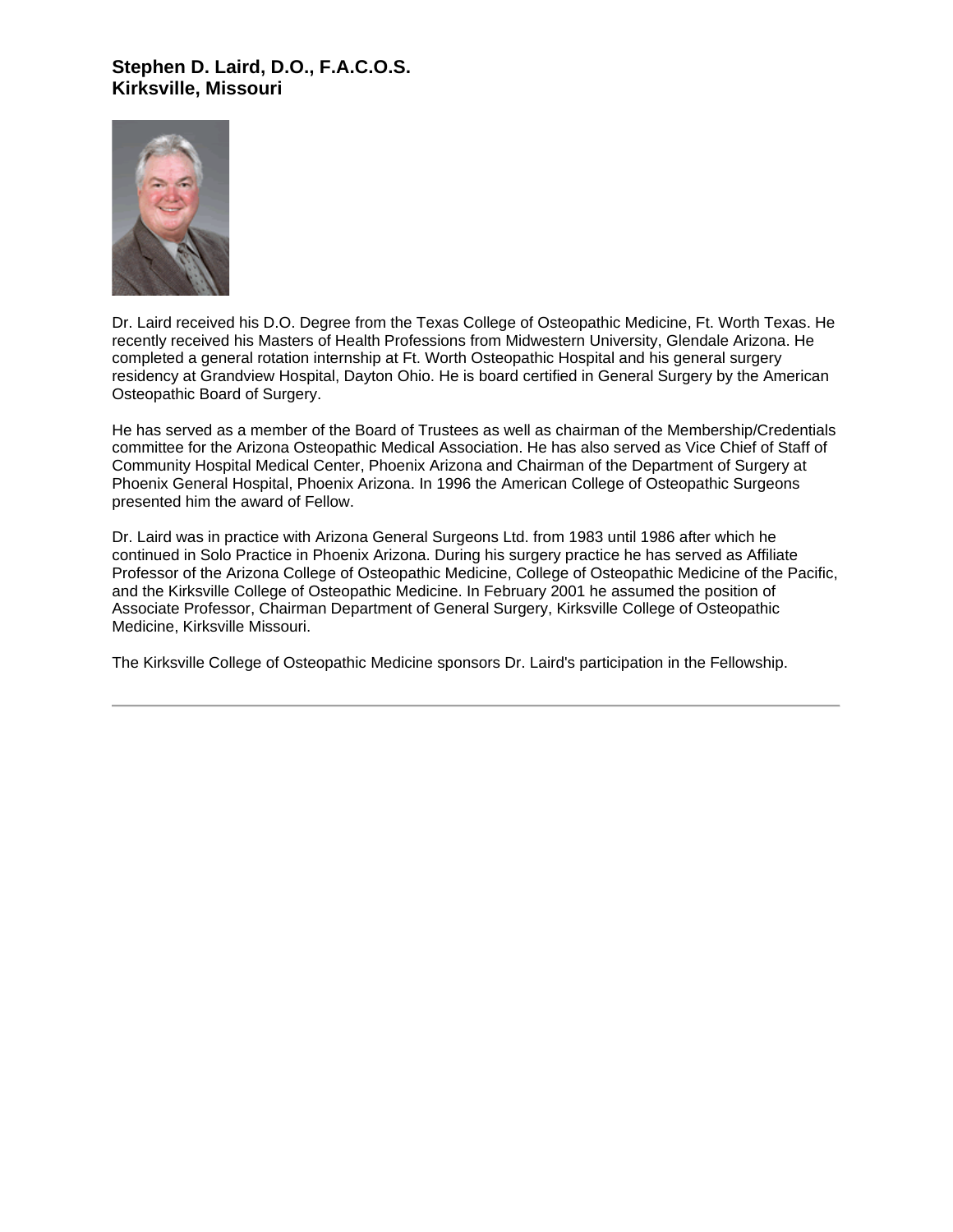# **John Kylan Lynch, D.O. Bethesda, Maryland**



Dr. Lynch received his D.O. degree from the University of Health Sciences College of Osteopathic Medicine, Kansas City, Missouri, where he graduated magna cum laude. He completed an internship in internal medicine at Evanston Hospital/Northwestern University and a residency in Neurology at Northwestern University. After residency, Dr. Lynch went on to complete a fellowship in Cerebrovascular disease at Yale University. While at Yale, Dr. Lynch also received training in Chronic Disease Epidemiology at the Yale University School of Public Health. Currently, Dr. Lynch is a Senior Staff Fellow in the Neuroepidemiology Branch at the National Institutes of Neurological Disorders and Stroke in Bethesda, Maryland.

Dr Lynch has received several awards including an Outstanding Teacher Award from the Northwestern University Neurology department, a national Neurology Resident Scholarship Award from the American Academy of Neurology, Certificate of Recognition from the Office of Scientific Education at the National Institutes of Health, and a Special Service Award from the National Institutes of Health. Dr. Lynch has also received an award for Young Alumnus of the Year, by the University of Health Sciences College of Osteopathic Medicine in Kansas City, Missouri.

Dr. Lynch is president-elect of the Maryland Association of Osteopathic Physicians and was a state representative to the American Osteopathic Association House of delegates meeting 2001. He is a grant reviewer for the American Osteopathic Association and serves on an external advisory committee for research at the University of Health Sciences College of Osteopathic Medicine in Kansas City, Missouri. Dr. Lynch is on the executive committee for the Hispanic Employee Organization at the National Institutes of Health and is a member of the Hispanic Medical Association and the National Council of La Raza. He also serves on the Speakers Bureau at the National Institutes of Health, Office of Science Education.

Dr. Lynch has been a neurologist investigator on a number of clinical trials and is currently a coinvestigator on a pilot study of strokes in children at the National Institutes of Neurological Disorders and Stroke.

Dr. Lynch is being sponsored by the Center for Multicultural Medicine at Ohio University College of Osteopathic Medicine.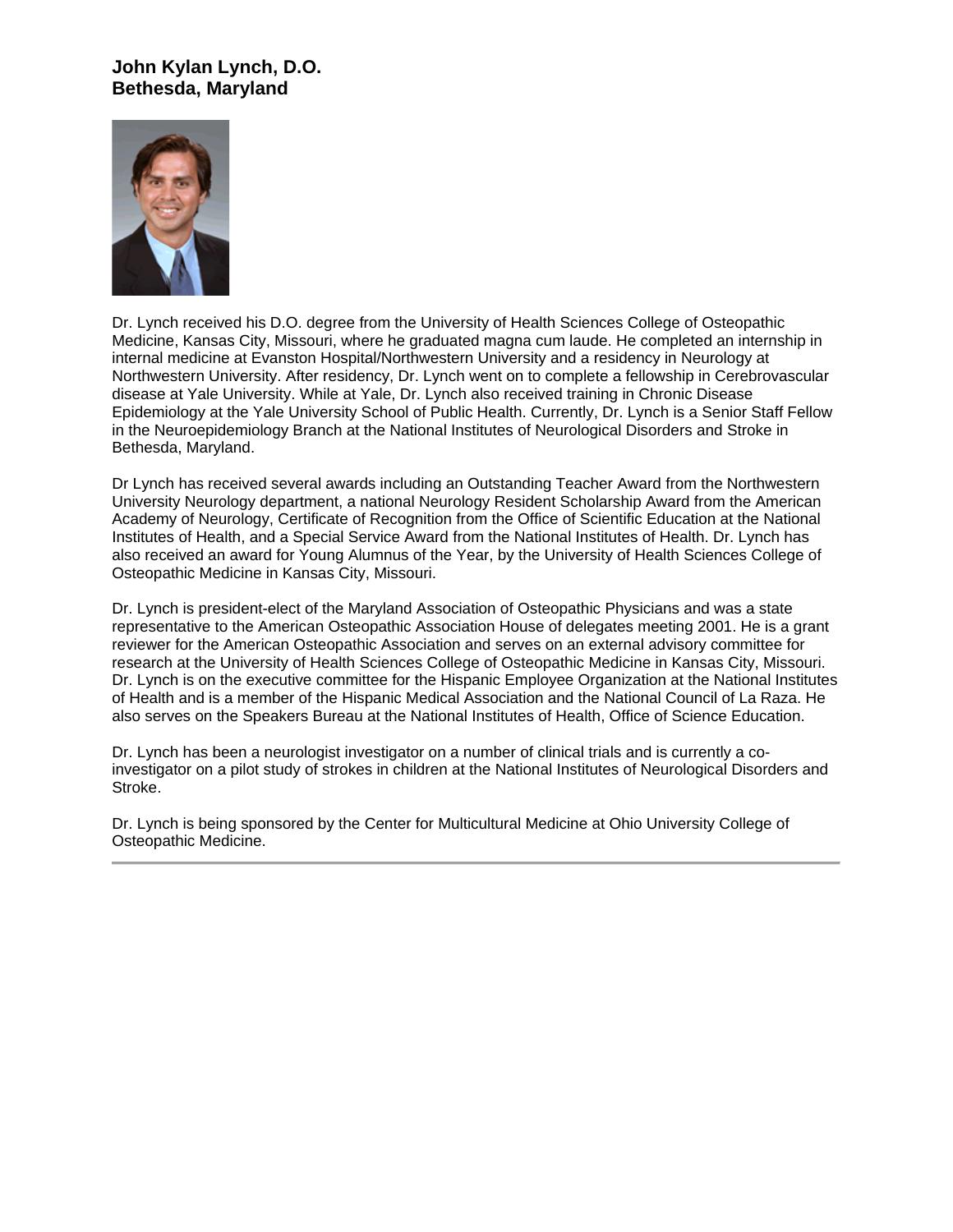## **Jeffrey W. Morgan, D.O. Glendale, Arizona**



Dr. Morgan received his D.O. degree from Michigan State University College of Medicine and is board certified in Internal Medicine by the American College of Osteopathic Internists (ACOI). He completed his Internship and Residency in Internal Medicine at Mount Clemens General Hospital, Mt. Clemens, MI and during that time served as Chief Resident from 1994-95.

He has served as a member of the Board of Trustees for the Arizona Osteopathic Medical Association (AOMA) for the past three years and serves as co-chair of the Public Awareness committee. He is currently a Delegate to the AOMA House of Representatives and has also served as chairperson to the Southwest chapter of the ACOI.

Dr. Morgan is currently in private practice in Glendale, Arizona at Desert Harbor Internal Medicine, PLLC. His previous practice experience was in group practice at Mercy Integrated Health (1997-2000), and Thomas Davis Medical Centers (1995-1997).

Dr. Morgan is sponsored by the Arizona Osteopathic Medical Association and the American College of Osteopathic Internists.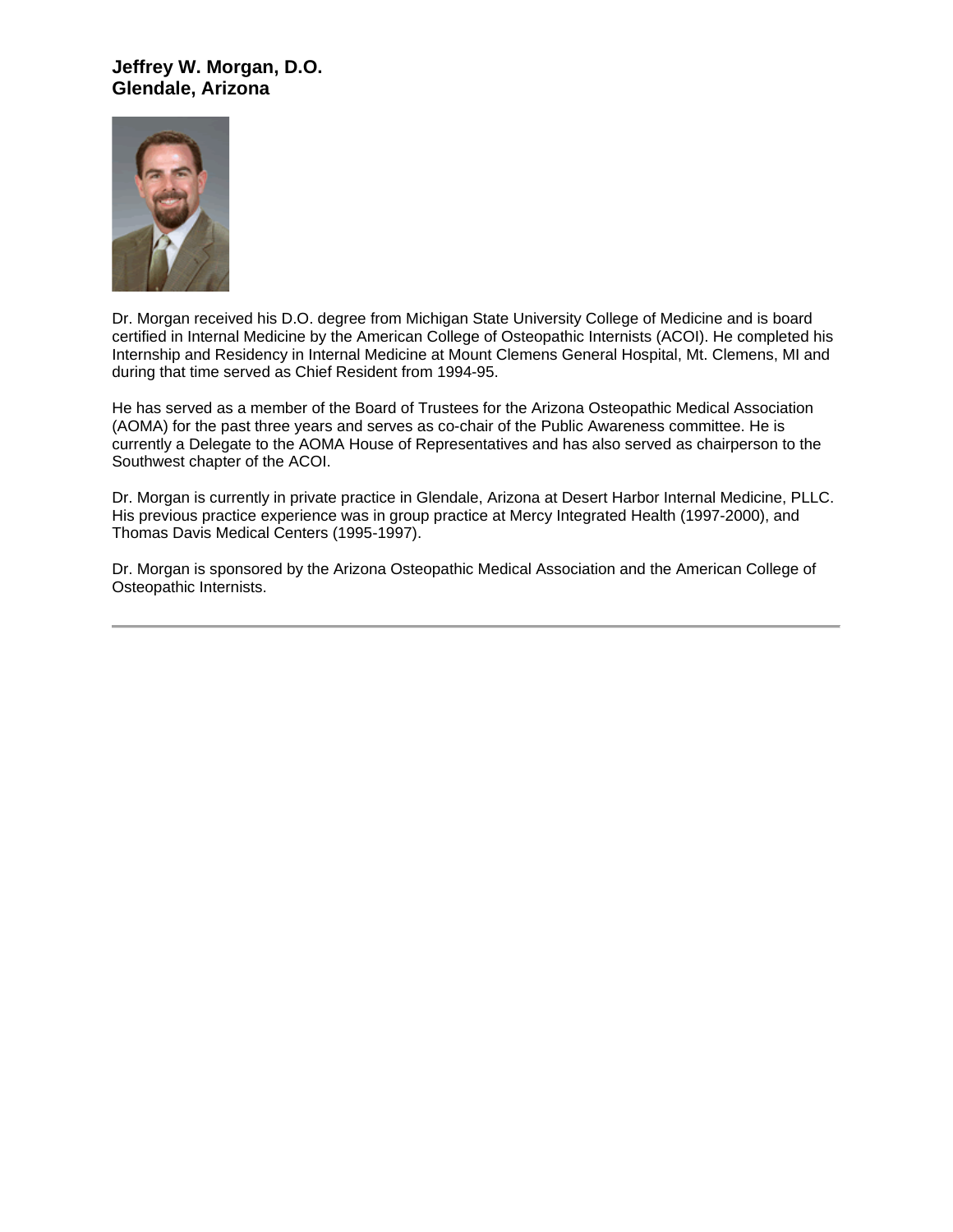# **Susan Payson, D.O. Huber Heights, Ohio**



Dr. Payson received her D.O. medical degree from the Ohio University College of Osteopathic Medicine in 1995. She completed a one-year special emphasis Emergency Medicine internship as well as a threeyear Emergency Medicine residency at Grandview and Southview Hospitals in Dayton, Ohio. She earned her bachelor's degree from the University of Dayton in 1991.

Dr. Payson is involved with the American Osteopathic Association (AOA) and is an active member of her specialty college, the American College of Osteopathic Emergency Physicians (ACOEP). She sits on the Government Affairs Committee through the ACOEP and has made several trips to Capitol Hill to lobby lawmakers on issues pertaining to patient safety. She is a regular contributing author on legislative and medico-legal issues for two medical journals, Emergency Physicians Monthly and The Pulse. Dr. Payson has donated her time and medical services to the community at such events as the Day in the Country music festivals, the LPGA tournament, and the Dayton Air Show.

Dr. Payson currently provides full-time emergency services at the Emergency Departments of Grandview and Southview Hospitals. She is a member of the Credentialing Committee and the Utilization Review Committee at these hospitals. She participates in the teaching of Emergency Medicine residents and interns of both hospitals. Dr. Payson is also the Medical Director for the Huber Heights Fire Department and the Bethel Township Fire Department.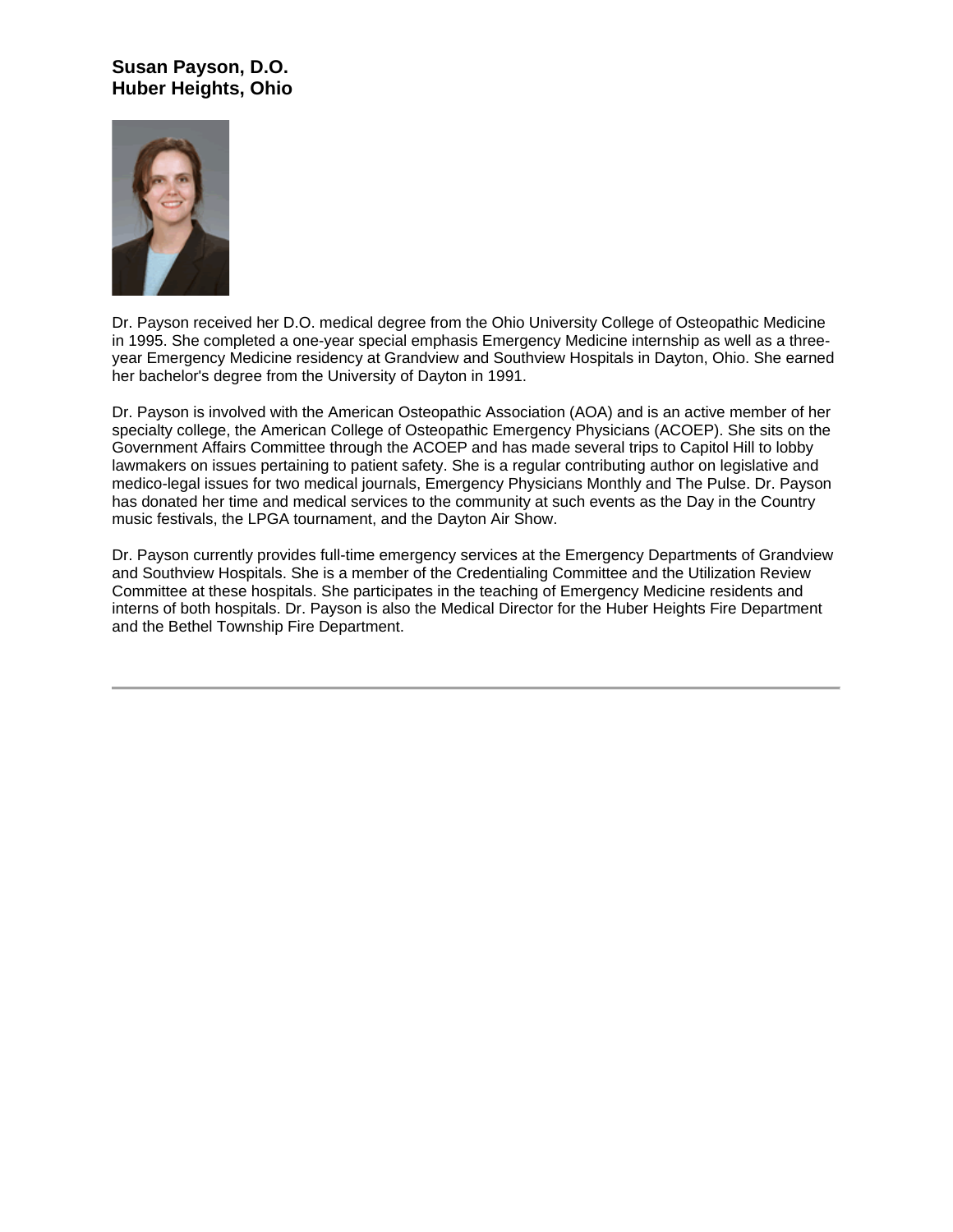### **Earle M. Pescatore, Jr., D.O. Rockford, Illinois**



Dr. Pescatore received his D.O. degree from Nova Southeastern University. He served as a General Surgery Intern at Naval Hospital Oakland. After spending a year as a General Medical Officer with the12th Marines in Okinawa, Japan, he completed a residency in Obstetrics and Gynecology at University of California Davis/David Grant Medical Center. He is board certified by the American Board of Obstetrics and Gynecology.

Dr. Pescatore has served as a Board Member and Secretary Treasurer of the Cleveland Academy of Osteopathic Medicine. He received the Award for Excellence in Osteopathic Principles and Practice in 1989 from Southeastern University. He has served on multiple hospital and medical group committees including credentials, family advocacy, regional quality and medical management.

Currently Dr Pescatore is in group practice with the Rockford Clinic in Rockford, Illinois. He serves as the medical director for the Continence Center at the Rockford Clinic. Previously, he was the Director of Women's Services at Mount Sinai East in Richmond Heights, Ohio. In this position he reintroduced women's services to the facility, provided education to residents and developed a continence center at the facility. From 1996 to 1999 he was a Lead Physician for Ohio Permanente in Cleveland, Ohio. While in this position he developed a comprehensive fertility program which saved the organization \$300,000 over a 2 year period. From 1994 to 1996 he served in the United States Navy in Guam. While working the in department of Obstetrics and Gynecology he developed a new workflow through the department that increased access by fifty percent.

The Rockford Health System is sponsoring Dr Pescatore's participation in the Fellowship.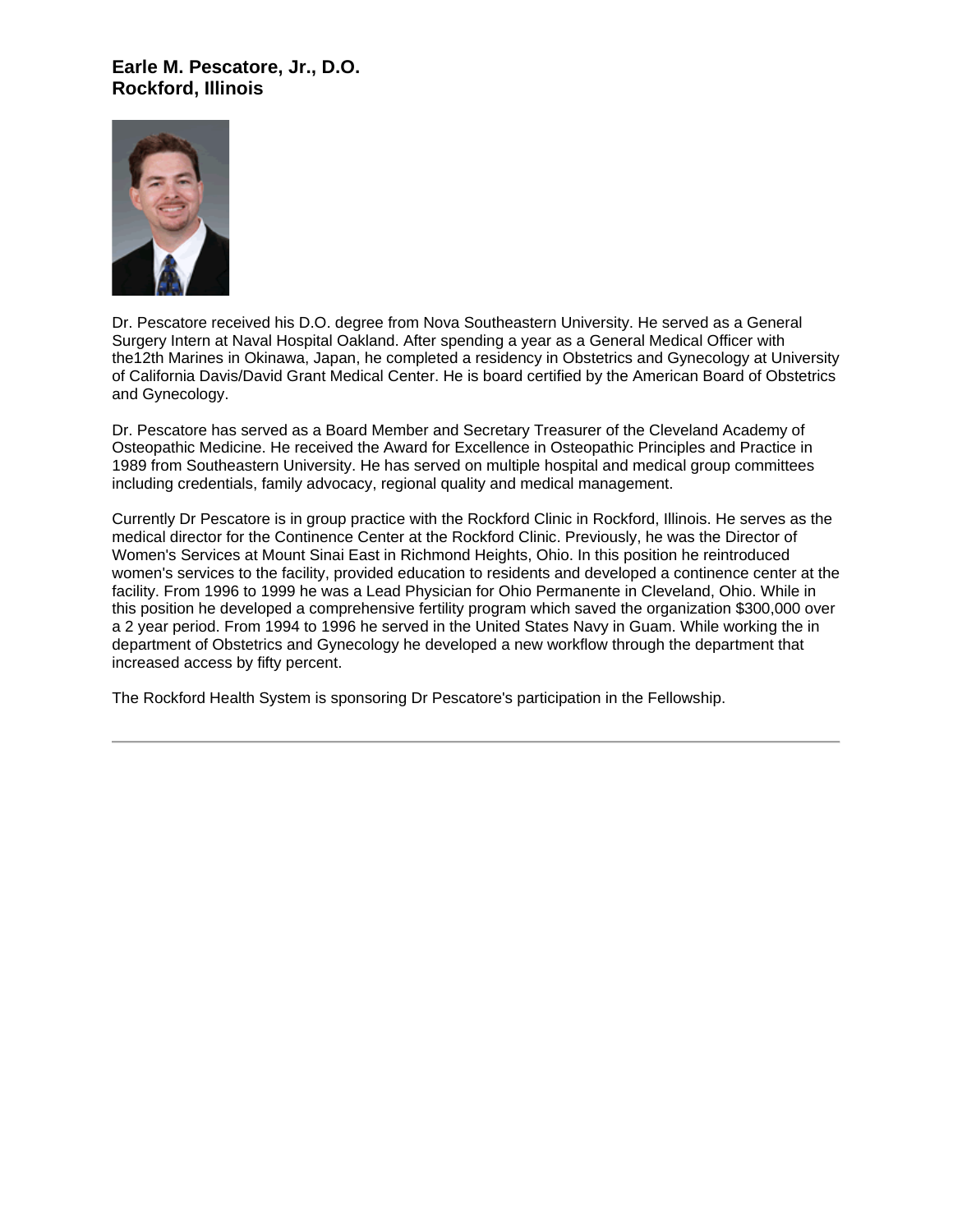## **Michelle C. Powell-Cole, D.O. Miami, Florida**



Dr. Michelle Powell-Cole is a board certified family physician. She received her Doctor of Osteopathic Medicine degree from Nova Southeastern University College of Osteopathic Medicine. She completed both her internship and residency training at Palmetto General Hospital in Miami, Florida and is currently completing her master's degree in Public Health.

Dr. Powell-Cole currently serves as the chairperson for the Nominating Committee and Health Policy Authority of the Public Health Trust for Jackson Memorial Hospital in Dade County, Florida. She is the founder of Women of H.O.P.E. (Health Occupations Promoting Education), a non-profit organization for health empowerment and education of communities and churches. She has served as the Assistant Coordinator for the NSU/SNMA medical missions to Haiti and Jamaica in 2000 and 2001, which have provided medical care to over 3000 people.

Dr. Michelle Powell-Cole is currently an Assistant Professor of Family Medicine for Nova Southeastern University College of Osteopathic Medicine. She currently practices Family Medicine and teaches residents and students in the NSU Health Center in North Miami Beach.

Her professional mission in life is to be an agent of change that will increase the level of health education in underserved communities. To this end, Dr. Powell-Cole regularly speaks to clubs, schools and organizations concerning health education and HIV and STD prevention, as well a personal empowerment.

Nova Southeastern University sponsors Dr. Powell-Cole's participation in the Osteopathic Heritage Health Policy Fellowship.